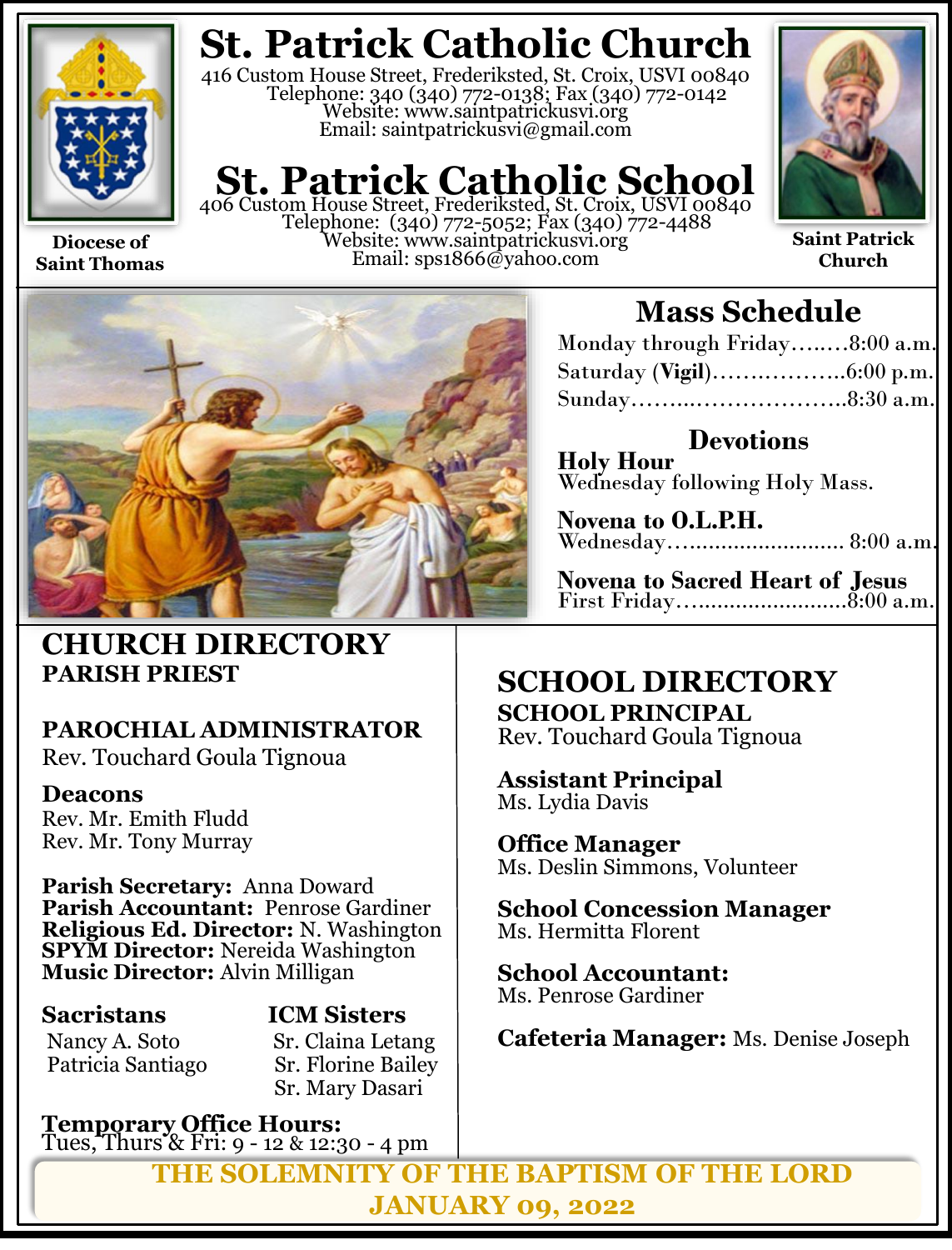## **THE SOLEMNITY OF THE BAPTISM OF THE LORD JANURY 09, 2022**

**SCRIPTURE READINGS** 

| where hyperited and                                              | <b>OF THE WEEK</b>                        |                      |
|------------------------------------------------------------------|-------------------------------------------|----------------------|
| <b>SATURDAY, January 08</b>                                      |                                           |                      |
| 6:00 PM. - Ludwig & Alma Doward, Repose of Soul, Rb Family       | <b>SUNDAY:</b>                            | Is 40:1-5,9-11       |
|                                                                  |                                           | Ti 2:11-14;3:4-7     |
| SUNDAY, January 09                                               |                                           | Lk 3:15-16,21-22     |
| 8:30 AM. - Janet DeGannes, Birthday Blessings, Rb Family         |                                           |                      |
| Xaden Simmons, Birthday Blessings, Rb Family                     | <b>MONDAY:</b>                            | 1Sm 1:1-8            |
|                                                                  |                                           | Mk 1:14-20           |
| MONDAY, January 10                                               |                                           |                      |
| 8:00 AM. + Sr Marina, Repose of Soul, Rb ICM Sisters             | <b>TUESDAY:</b>                           | 1Sm 1:9-20           |
|                                                                  |                                           | Mk 1:21-28           |
| <b>TUESDAY, January 11</b>                                       |                                           |                      |
| 8:00 AM. - Therese Duval, Grace of Healing, Rb A. Doward         | <b>WEDNESDAY:</b>                         | 1Sm 3:1-10,19-20     |
|                                                                  | <b>Saint Marquerite Bourgloys</b>         | Mk 1:29-39           |
| <b>WEDNESDAY, January 12</b>                                     |                                           |                      |
| 8:00 AM. - Danny Deterville, Birthday Blessings, Rb Family       | <b>THURSDAY</b>                           | $15m 4:1-11$         |
|                                                                  | <b>Saint Hillary, Bishop &amp; Doctor</b> | Mk 1:40-45           |
| <b>THURSDAY, January 13</b>                                      |                                           |                      |
| 8:00 AM. - St. Patrick Students, Faculty & Staff, Grace of God's | <b>FRIDAY</b>                             | 1Sm 8:4-7,10         |
| Protection, Rb St. Patrick Alumni Association                    |                                           | Mk 2:1-12            |
| FRIDAY, January 14                                               |                                           |                      |
| 8:00 AM - Melvin Petrus, Grace of Healing, Rb Anna Doward        |                                           |                      |
| SATURDAY, January 15                                             | <b>SATURDAY:</b>                          | 1Sm 9:1-4,17-19,10:1 |
| 6:00 PM. - For Parishioners                                      |                                           | Mk 2:13-17           |
|                                                                  |                                           |                      |

### *PRAY FOR THE SICK & SHUT-INS*

*Please pray that they may find comfort and healing in Christ.*

Steve Alexander, Olivia Anger, Nicholas Andrew, Marilyn Bailey, Eric Belcher, George Bondieumaitre, Debra Bruce, Virginia Burke, Fred Calvillo, William Carino, Ninon Gussman Carr, Norma Carillo, Paulette Christopher, Victorino Cruz, Matthew Donelley, Anna D'Souza, Norma Dyer, Harold Fisher, Sr. Kimberly Fludd, Johnetta Goodloe, Sarah Gordon, Dr. Amy Hardin, Enis Hilaire, Urla Isaac, Lidia Jiminez, Eleanor Johnson, Alma John, Ann Joseph, Electra Joseph, Edwin Josiah, Jeannie Krigger, T'Agho Lopez, Chamarla Louis, Felina Artigo, Gwendolyn Lucas, Kathleen Smith-Maccow, Marla Matthew, Carlos Matus, Luz Melendez, Beverly Nesbitt, Bevon Nicholas, Marilyn Nicks, Ann Parris, Fr. Simon Peter, Geralda Pickering, Michelle Gibbs Riviere, Carmen Russell, Henrietta Sandy, Jose Manuel Santana, Martha Lena St. Juste, Eric Thomas, Juan Valentin, Vincent Urgent, Inez Walker, Deacon Oliver Washington, Ann Weikel, Inez Williams, Simeon Williams, Curtis Williams, Ingerborg McIntosh, William Lang, Anita Pulpul, Kemit Lewis, Noel Lercana, Bertille Samuel, Lewis Eugene, Vilma C. Johnson, Fanny Andrews Clarke, Kesha Tatum.

*(Please call the Church Office to add or remove names to/from this list Church)*

| MASS ATTENDANCE – DEC.31, JAN. $1 \& 2/22$                                                                                                                                                                                                                                                                                                   | <b>SECOND COLLECTION FOR</b><br>THE MONTH OF JANUARY                                                                                                       |
|----------------------------------------------------------------------------------------------------------------------------------------------------------------------------------------------------------------------------------------------------------------------------------------------------------------------------------------------|------------------------------------------------------------------------------------------------------------------------------------------------------------|
| Friday 10:30am 72 Holy Mass Saturday 8:30am Holy Mass 25<br>Sunday 8:30am Holy Mass 102 Total 199<br>Preserve the Past Campaign in Progress<br>Our Church restoration project is in progress and your contribution is still<br>welcome. Please call the church office or contact a minister of hospitality for<br>the contribution envelope. | School SupportJan. 02<br>Maintenance Fund Jan. 08-09<br>Property Insurance Jan. 15-16<br>Capital ImprovementsJan, 22-23<br>Black & Indian MissionJan.29-30 |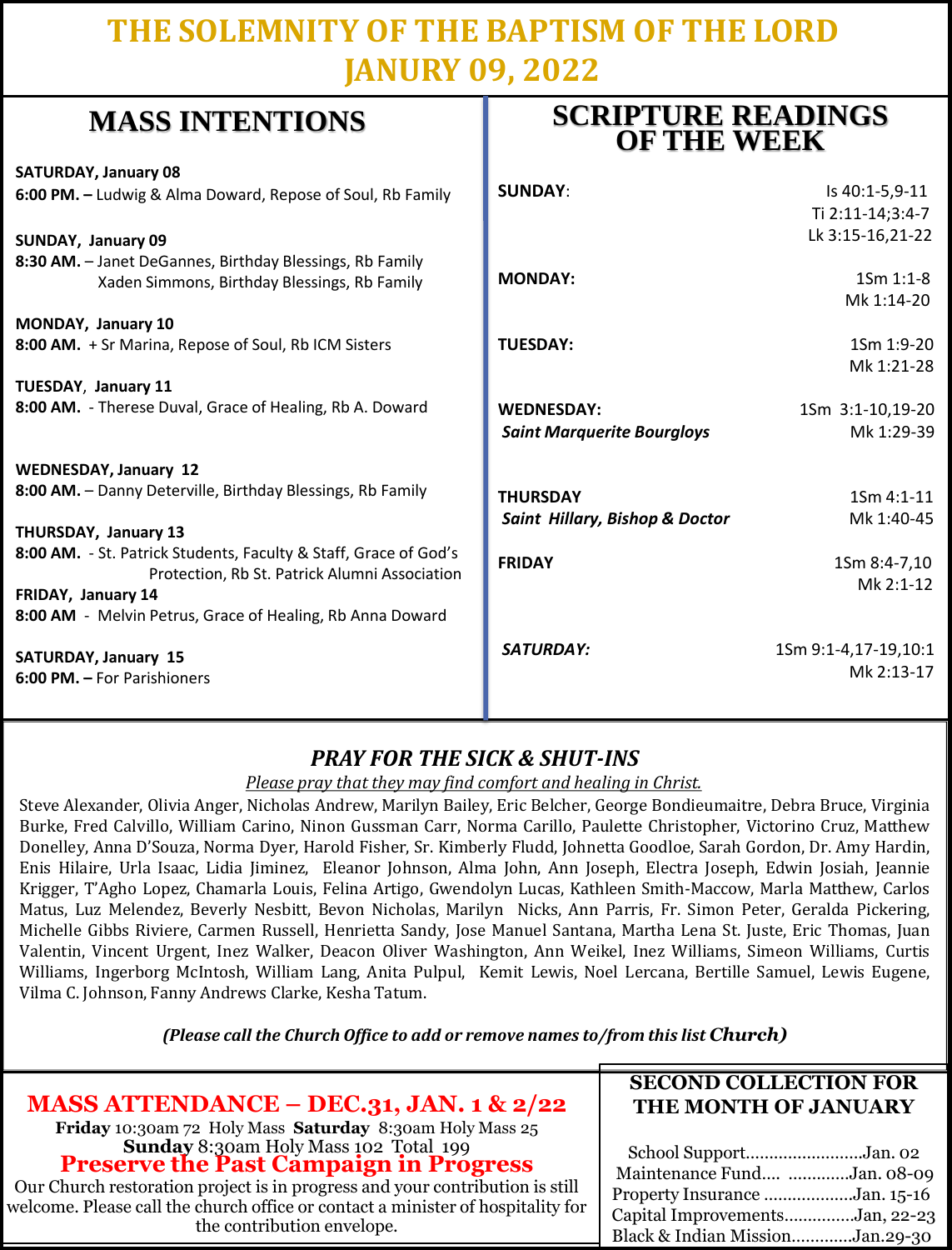## Announcements



#### **Seven Days Sanctuary Lamp Devotion**

The Sanctuary Lamp which burns in the Sanctuary of our church, the reminder of the Lord's Presence in the Most Holy Eucharist, will burn from January 9th to January 15 For Albert "Bertie Harrison, Repose of soul,. requested by Ann Doute & family.

#### **SAVE THE DATE: FEBRUARY 12, 2022**

One hundred and Eight years ago, the Missionary Sisters of the Immaculate Heart of Mary, Foundress Mother Mary Louise De Meester arrived in Frederiksted along with a few sisters from Belgium and began their missionary work teaching at. St. Patrick Catholic School , St. Joseph's School, and St. Mary's Catholic School in Christiansted. The dedication of the Missionary sisters of the Immaculate Heart of Mary (ICM) has been remarkable. Generation after generation received the gift of a good solid Catholic Education through the generosity of the Sisters.

Now they are closing their Mission on St. Croix. They have discern where they are most needed and will move on where the Holy Spirit leads.

It is with grateful hearts, that the faithful community of St. Patrick Catholic Church will host a Eucharistic Celebration in appreciation for all that the ICM Sisters have done for us and the entire Virgin Islands Community, on Saturday, February 12, 2022 at 10:30 AM followed by a Luncheon. More detailed information will be forthcoming. Please mark the date on your calendar.

#### **New Webinar**

The next VIRTUS Zoom Training Session, Protecting God's Children will take place on Sunday , January 16, 2022. Please create an account on virtusonline.org and register. This Training is open to All.

## **Sacrament of Baptism** Parish Information

Fourth Sunday of each month. Please register your children at the Church Office. Present a copy of the child(ren) birth certificate(s). Classes for parents & godparents are on the 1st, 2<sup>nd</sup> and 3<sup>rd</sup> Tuesday from 6:00 p.m. until 7:00 p.m. each month.

#### **Sacrament of Marriage**

Please make arrangements with parish priest 6 months before your wedding.

#### **Confraternity of Christian Doctrine (CCD) Classes**

Classes are held every Sunday during the school year and begin with attendance and instruction in the classroom following 8:30 a.m. Holy Mass.

#### **Rite of Christian Initiation of Adults (RCIA) Classes**

RCIA is the journey of faith by which interested persons become members of the Roman Catholic Church. The program instructs adults to enter into full communion with the Catholic Church through Baptism and/or Confirmation and Holy Communion. To register, please call the church office at (340) 772-0138.

#### **Sacrament of Penance**

Confession is the sacrament that allows us to admit our faults and develop humility, but the most profound part is we get to experience Christ's gift of mercy. Weekdays………… 15 min. before Holy Mass Weekends………… 30 min. before Holy Mass

#### **Funerals**

All funeral services begin at 10:30 a.m. Viewings at 9:30 am. No funerals are held on weekends. Arrangements must be made with the Church before funeral arrangements with the funeral home.

#### **Sacrament of the Anointing of the Sick**

Please call the rectory at (340) 772-0138 whenever a family member or friend is seriously ill or hospitalized.

#### **Parish Registration**

Parishioners who are 18 years and older are invited to register at the Church Office as well as become active and contributing members. We would like to maintain an upto-date listing of all St. Patrick parishioners. Registration also helps in providing quick services for the request and proof of miscellaneous church letters for individuals, Baptism, Confirmation, etc.